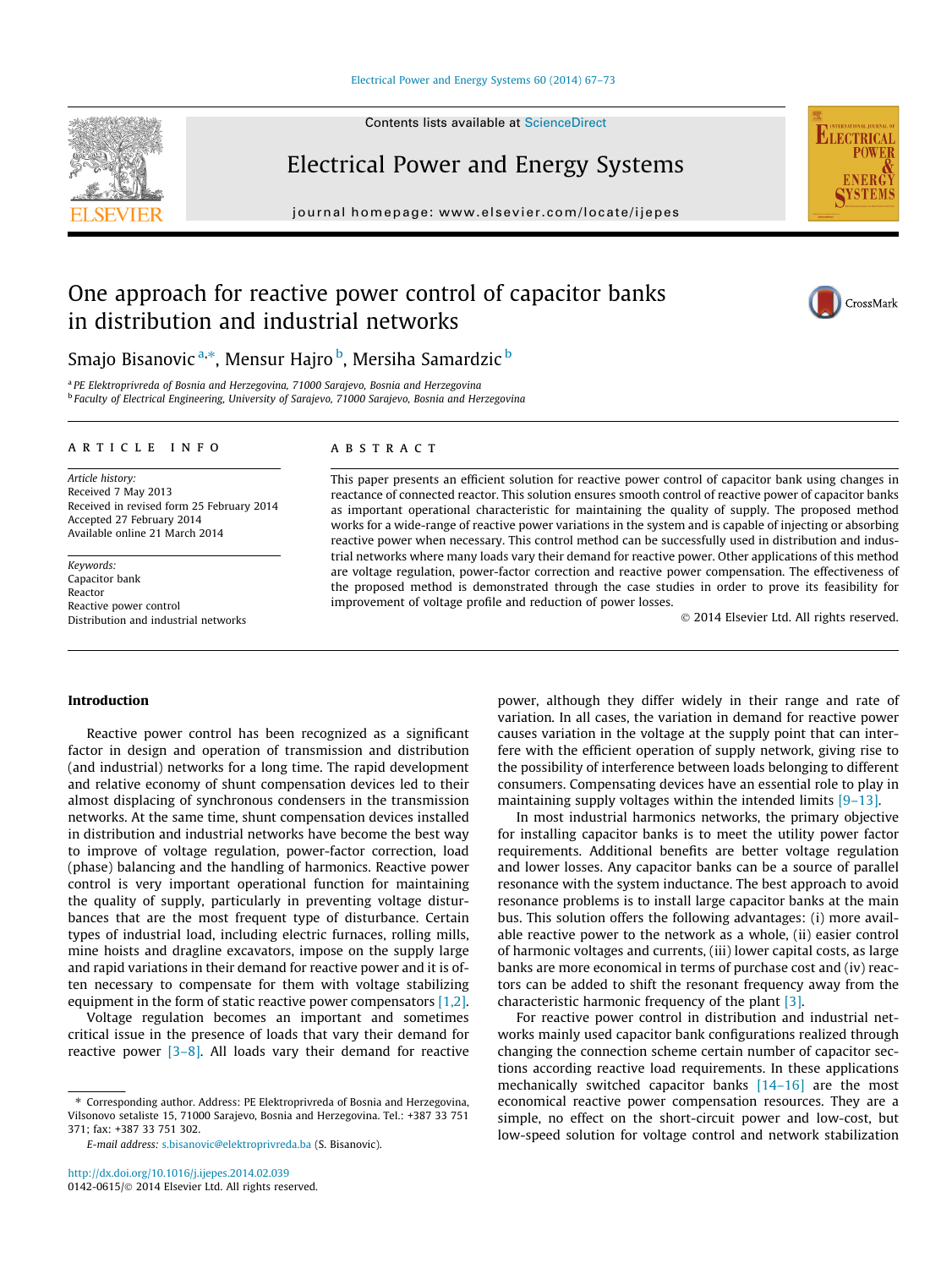under heavy load conditions. Newer solutions enable change of reactive power from capacitor banks as smooth output or output in very small blocks. These solutions contain a minimal number of switches and become very rational.

One of the most important problems related to the planning of electrical distribution and industrial networks is selection of the optimal size and allocation of capacitor banks. In the recent literature a numerous techniques for solving this problem have been used. For example, the works presented in [\[17,18\]](#page--1-0) search the optimal location of capacitor banks and voltage regulators in distribution networks. The strategy proposed in [\[17\]](#page--1-0) involves the allocation of capacitor banks with specification for the type of bank (fixed or automatic) and reactive power, as well as the allocation of voltage regulators with adjustment of their secondary voltage. For allocating voltage regulators and fixed or switched capacitor banks in radial distribution systems, the proposed model in [\[18\]](#page--1-0) evaluates the set of equipments most appropriate to be installed. In  $[19]$  optimal capacitor bank sizes are determined using an efficient heuristic method, while appropriate capacitor bank locations are identified using nodes stability-indices. The proposed technique in [\[20\]](#page--1-0) finds optimal locations for shunt capacitor banks from the daily load curve and it determines the suitable values of fixed and switched capacitors. A dynamic model considering multiperiod capacitor banks allocation problem of the primary radial distribution system is proposed in [\[21\].](#page--1-0) In reference [\[22\]](#page--1-0) a new dynamic reactive power control method for the micro grid that is designed for small scale unbalanced distribution systems is presented. This method dynamically coordinates between voltage and reactive power generation and consumption to keep the bus voltages close to their nominal value.

The static VAr compensator is one of the modern power electronics equipment that ensures fast and continuous capacitive and inductive power supply to the electric power system. Generally, there are two approaches to the realization of power electronics based on VAr compensators: the first one that uses thyristor-switched capacitors and reactors and the second that uses self-commutated static converters [\[13\].](#page--1-0) Different configurations and arrangements thyristor-switched capacitors (TSC), binary thyristor-diode-switcher capacitors, thyristor-controlled reactors (TCR), thyristor-controlled reactor with shunt capacitor are used depending on application. All these arrangements have their own advantages and disadvantages especially when it comes to a continuous range of reactive power control, generation of harmonics components during the control process, sometimes uneconomical construction, etc. Static compensators combined with TSC and TCR are more advanced configurations characterized by a continuous control, practically no transients, low generation of harmonics and flexibility in control and operation. Significant progress of gate commutated semiconductor devices has attracted attention on self-commutated VAr compensators, capable of generating or absorbing reactive power without requiring large banks of capacitors or reactors.

While searching for solutions that would ensure continuous range of reactive power control, we have investigated a design of compensator that is presented in this paper. The design is based on the arrangement of the capacitor bank composed of 9 sections and the reactor. With this arrangement it is possible to ensure smooth control of reactive power by using change of reactor reactance, which is the main contribution of the paper. The proposed solution has an attractive theoretical simplicity and represents motivation for further researches (behavior of compensator in dynamic simulations, analyses of harmonics and flickers, etc.). It seems to us that thyristor-controlled reactor would be a good solution. This compensator would be installed on MV buses like a shunt compensator.

### Notation

The notation used throughout the paper is stated below:

| U                  | applied line voltage in the network               |
|--------------------|---------------------------------------------------|
| m, n               | positive real numbers                             |
| $C_1, C_2,$        | capacitances of individual capacitor units        |
| $C_3$              |                                                   |
| $X_1$              | impedance of the capacitor $C_1$                  |
| R, X               | resistance and reactance of the connected reactor |
| $X_0, X_P$         | reactance that represent zero and reactance that  |
|                    | represent pole of function $Q = f(X)$             |
| $X_{\min}$         | minimum and maximum value of reactance of the     |
| $X_{\rm max}$      | reactor                                           |
| o                  | reactive power of the capacitor bank with         |
|                    | connected reactor (reactive power of the          |
|                    | compensator)                                      |
| $O_{\infty}$       | reactive power of the capacitor bank with         |
|                    | disconnected reactor                              |
| Q <sub>min</sub> , | minimum and maximum value of reactive power of    |
| $Q_{\rm max}$      | the compensator                                   |

#### Design and performance of compensator

The capacitor banks consist of several capacitors per phase, each of that is connected or disconnected, as needed, by mechanical (thyristor) switches. This capacitor arrangement has a control system that monitors the voltage. When the voltage deviates from the desired value by some preset error in either direction, the control switches in (or out) one or more capacitors until the voltage returns inside the defined range, provided that not all capacitors have been switched in (out). It is very important to note that because of the on/off nature of the capacitor banks control, the compensating current can change only in discrete steps as a result of control action. In medium voltage applications (distribution and industrial networks) the number of capacitor banks is limited to a small number (for example, three or four) because of the expense of the thyristor (or mechanical) switches. As a result, the discrete steps in compensating current may be quite large, giving somewhat coarse control.

The solution that provides a change of reactive power of capacitor banks continuously or in very small discrete steps and which should be economical rational, is presented in Fig. 1.

For analyzed bank arrangement,  $C_2 = C_1/m$  and  $C_3 = C_1/n$ , where, in the general case,  $m$  and  $n$  are positive real numbers. For this connection, with  $\underline{Z} = R + jX$  and  $X = const$ , it is not difficult to show that the condition:

$$
\frac{1}{\omega C_1} = \frac{2}{3} \frac{1 + m + 3n}{m + n + mn} X
$$



Fig. 1. The capacitor bank arrangement composed of 9 sections and reactor.